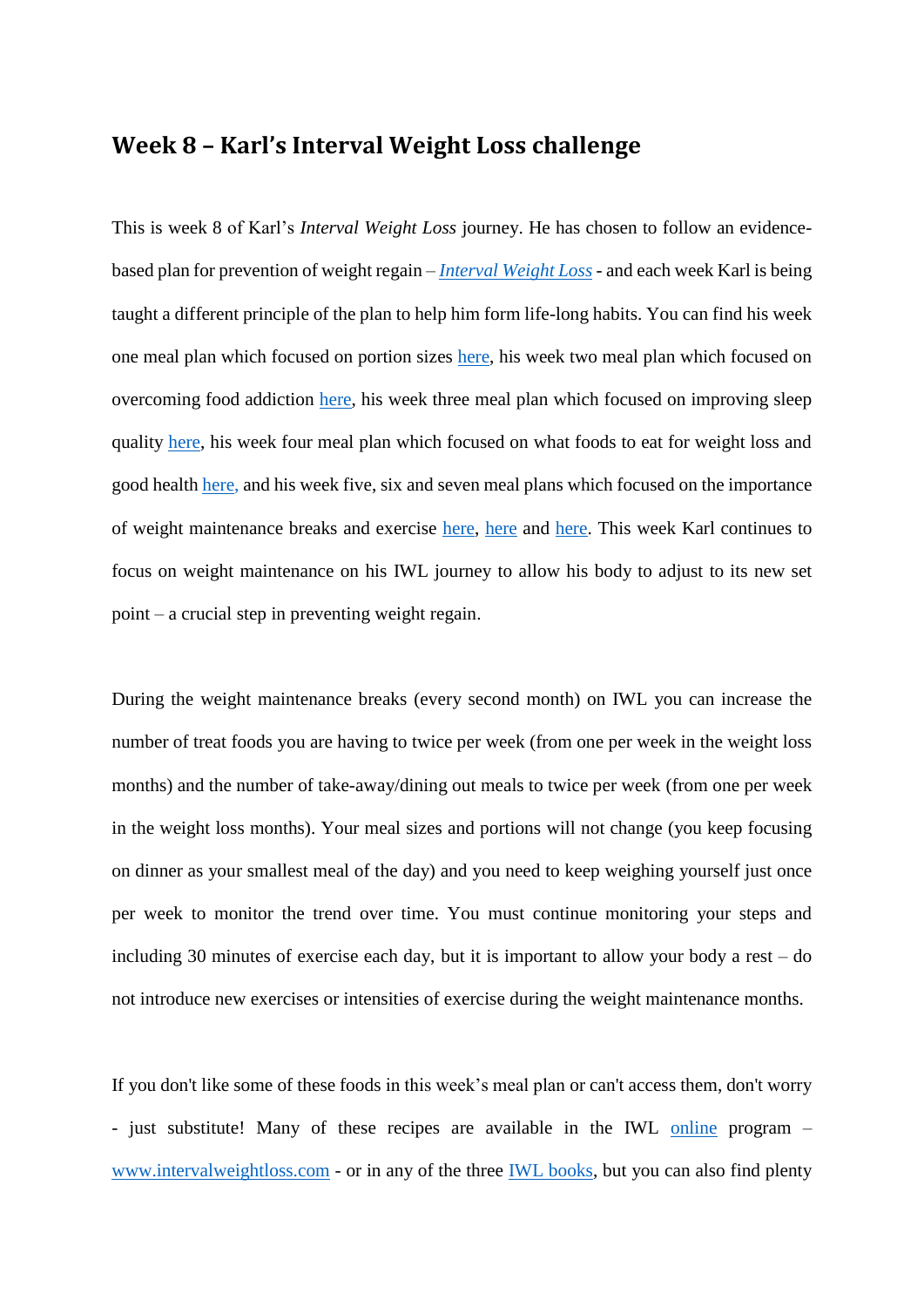of substitutes online. The important thing is to get variety in your Interval Weight Loss plan (over the week, not necessarily day-to-day) and to get in the kitchen and continue with those healthy habits.

Just like Karl, you can track your daily progress on IWL using the online program and app found [here.](https://intervalweightloss.com/) You can find information on the six key steps to long-term weight loss success [here](https://www.youtube.com/watch?v=yISeUR6UDAI&list=PL-ut39K0QUW0A81p_FyAvg5AYFQnS2rjI) and a downloadable PDF of the principles to stick on your fridge [here.](https://static1.squarespace.com/static/597aa1384c0dbfd2a9175d57/t/5e1bdb213ff3900c139df8a0/1578883878724/Six-Principles-Print.pdf) Lastly, you can find information on 'What to Eat on the IWL plan' [here](https://www.youtube.com/watch?v=Ru_YiyHTRPA&list=PL-ut39K0QUW0A81p_FyAvg5AYFQnS2rjI&index=6&t=0s) and a downloadable PDF [here.](https://static1.squarespace.com/static/597aa1384c0dbfd2a9175d57/t/5e26a18fa29f9d6b4e6e2bbc/1579590072870/What+to+eat+on+IWL.pdf) Don't be too hard on yourself; keep working on changing one habit at a time and remember that it takes 66 days for new habits to form.

### **Sunday**

Brekkie – Sunday cook-up with pan-fried eggs, short-cut bacon, mushrooms and broccolini on toast. Walk down to your local baker and grab a loaf of wholegrain bread.

*Have you ever wondered what oil you should be cooking with?* You can watch this short video [here.](https://www.youtube.com/watch?v=2loWCWB6zow&list=PL-ut39K0QUW0A81p_FyAvg5AYFQnS2rjI&index=6)

Keep remembering to make breakfast the biggest meal of your day to reduce your hunger and improve your food choices later in the day.

Morning tea – Avocado on a slice of the fresh loaf of bread. If you live alone, you can freeze the loaf and get it out as needed.

Lunch – Healthy bowl made with brown rice, avocado, pan-fried green veggies and your choice of protein (e.g. BBQ/grilled chicken or tofu).

*Tip: Cook extra brown rice so you can use with meals throughout the week.*

Afternoon tea – Make a large batch of the IWL apricot choc oat bars from week 4 to use as snacks throughout the week.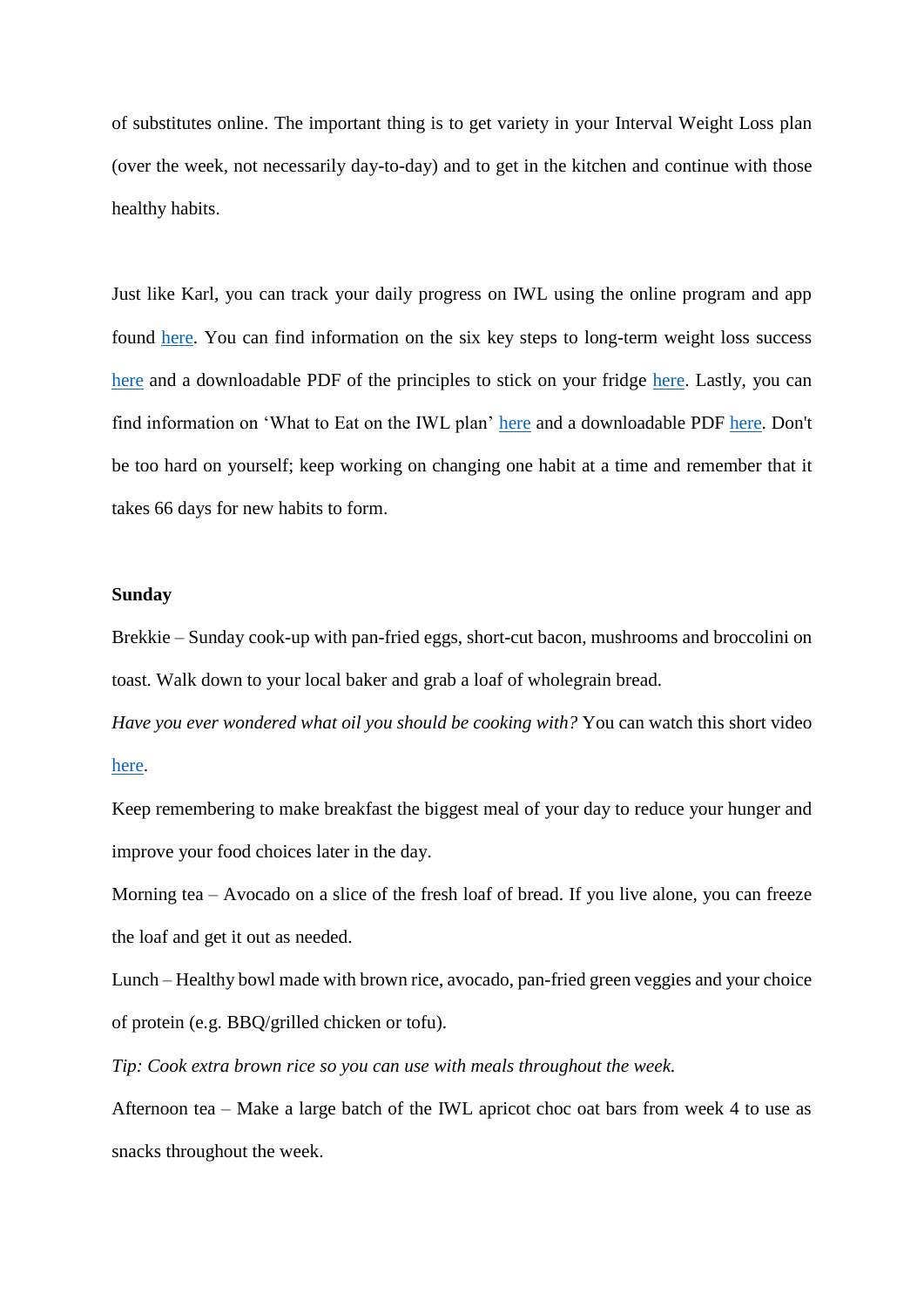Dinner – If you didn't get around to trying out the zesty risoni salad last week, you will find it [here.](https://www.youtube.com/watch?v=KNoehGOCOvA&list=PL-ut39K0QUW2ImUlvO1IRh1fGj7J5KrL7&index=4&t=0s) Any variety of risoni is fine if you can't track down the wholemeal variety. This is a great one to make as a large batch for emergency meals or lunches throughout the week.

### **Monday**

Brekkie – Porridge is a wonderful and easy way to start the day. Add some of these guys to avoid getting bored of oats.

Try:

- Honey

- Roast pumpkin seeds (literally just roast the seeds that come out of your pumpkin)
- Chia seeds
- Frozen berries
- Cut up apple and cinnamon
- Stewed rhubarb (stew with orange juice in the saucepan for five minutes)

- Almonds, cashews or walnuts

If you are unsure which milk you should be having, you can watch this short video [here.](https://www.youtube.com/watch?v=UuoF4PSwSAc)

Morning tea – Include some nature's treats such as berries or 100% nut butter with chopped apple.

Lunch – Leftover zesty risoni salad.

Afternoon tea – IWL apricot choc oat bars.

Dinner – Chicken tortillas. There are plenty of recipes online and there is also one in your IWL

[app.](http://www.intervalweightloss.com/) Make sure to cook some extra chicken to take for lunch the next day.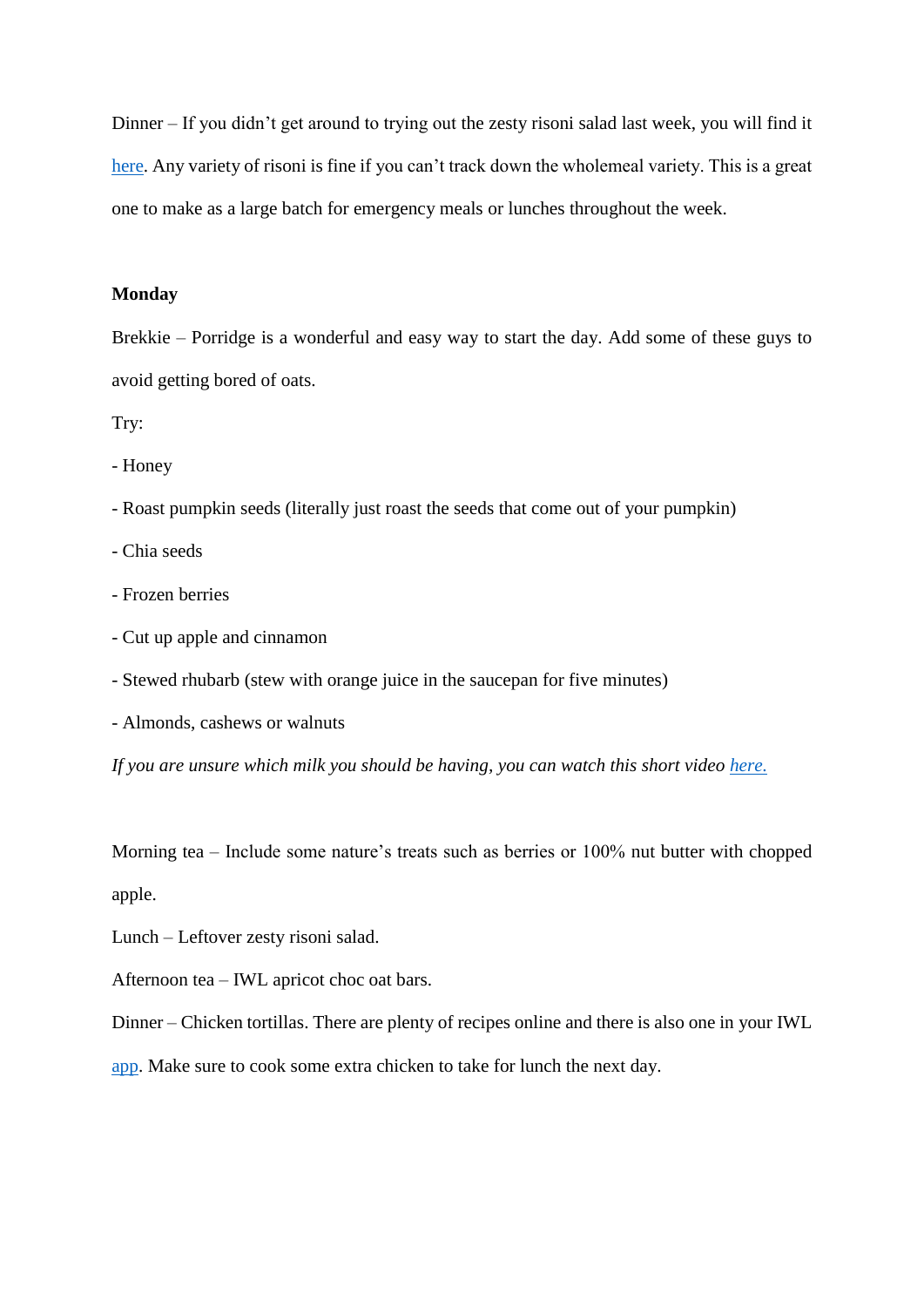### **Tuesday**

Brekkie – Avocado on wholegrain toast plus coffee with milk. Have another breakfast of yoghurt and fruit when you get to the office.

Morning tea – Fruit with 100% nut butter.

Lunch – Leftover chicken from last night with some of the brown rice you had cooked on Sunday. Throw in some marinated vegetables like sun-dried tomatoes and capsicum, and some green leafy veggies to balance the meal.

Afternoon tea – Large handful of raw or dry roasted nuts (any variety is fine!).

Dinner – Be bold and try these delicious IWL kimchi protein fritters (see included recipe). Kimchi is a fermented food that is great for your gut health! It's readily available in larger supermarkets and Asian grocery stores.

## **Wednesday**

Brekkie – Oats with berries, honey and milk, plus coffee with milk.

Morning tea – 200g natural yoghurt with honey or berries.

*Remember that including regular meals will prevent the afternoon hunger pangs creeping in, and importantly, those visits to the vending machine!*

Lunch – Leftover kimchi protein fritters.

Afternoon tea – Avocado on toast or IWL apricot choc oat bars.

*Do you know which bread is best? And do you know there is a difference between multigrain and wholegrain?* You can watch this short video [here.](https://www.youtube.com/watch?v=QzjarJDgeWI)

Dinner – Sweet potato soup. There are plenty of recipes online and there is also one in your IWL [app.](http://www.intervalweightloss.com/)

*For breakfast the next day, give this recipe a go – [Zucchini overnight oats.](https://www.youtube.com/watch?v=f4nZY5e8Cuo&list=PL-ut39K0QUW2ImUlvO1IRh1fGj7J5KrL7&index=3&t=0s)*